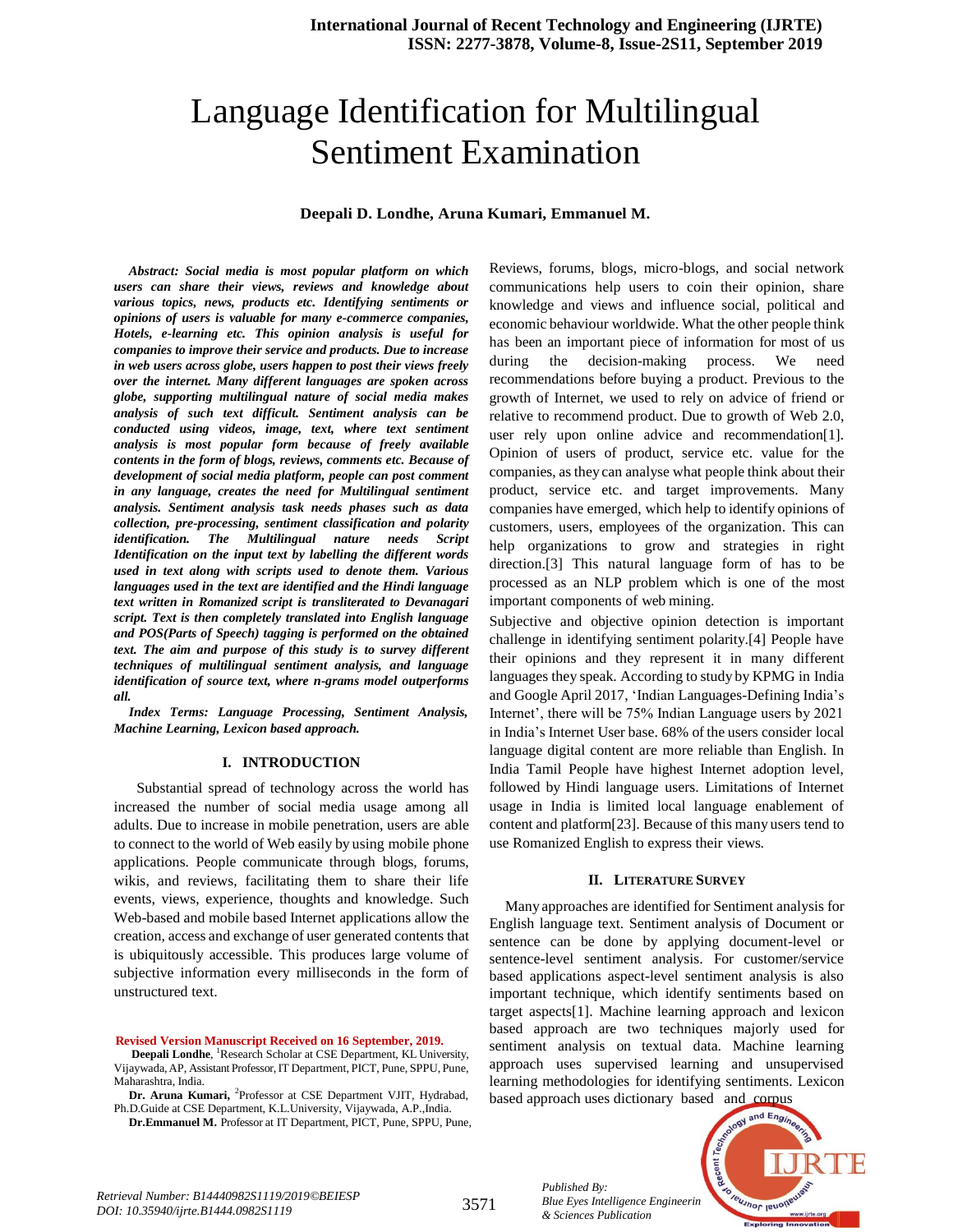based approach for sentiment classification. Many dictionaries are created for identifying sentiment score of given word in Lexicon based approach, such as SentiWordNet., Wordnet etc.[3, 4]. Due to increase in creation of such dictionaries, lexicon based approach is lately very popular, and also gives good accuracy. Machine learning algorithms such as Decision Tree, Support vector machines, Neural Network, Naïve Bayes, Maximum Entropy etc. are used for machine learning based approaches.

Many languages are spoken in the world, but many of sentiment analysis techniques are based on English language[5]. This leads to missing of important information from specific language. To analyze data in many different languages, systems and frameworks are developed. But this lacks the resources available for different languages. Resource rich English language knowledge can be used to improve resources for multilingual sentiment analysis.

Translation:- Due to availability of resources in English, many systems rely on translation of source language to English. Reverse approach i.e. translation of English dictionary/lists into source language can also be deployed. Building resources is brute force and labor-intensive approach for creation of sentiment lexicons for every language.[6]

Sentiment analysis for resource rich English language is not difficult task, as huge labeled data is available for training purpose. Very little literature discusses about multilingual data sentiment classification. Some of the researchers have tried to use different techniques for Sentiment Analysis in languages such as Chinese, Spanish, Hindi, Marathi etc. Mainly two techniques are popular, Machine learning approach and lexicon based approach. Some of them have used Hybrid approach for Sentiment analysis.

Chinese is most widely spoken language in the World. Many researchers have developed Sentiment analysis models for Chinese language text. WU Xing et.al. applied emotion Degree Lexicon by using Cognitive Theories for sentiment analysis[7].They have got average 85% accuracy for Hotel, Book, notebook review dataset. Tao Xu et.al.[8] used S-Hal by identifying semantic orientation of terms for sentiment analysis in Chinese news pages. Wenhao Zhang et.al.[9] have performed Aspect based sentiment analysis for finding product weakness in Chinese reviews, They have got average 82% accuracy for sentence level sentiment analysis. ZHAO Yan-Yan et.al. [10] performed integration of intra and Inter-document evidences for improving sentence level sentiment analysis and got 77.33% and 66.67% accuracy respectively. Yi Hu et.al.[11] performed document level SA on publicly available movie review and a Chinese digital product review corpus, by using two sentence level Topical Term Description Models.

Josef Steinberger et.al.[12]created sentiment dictionaries semi-automatic approach to creating sentiment dictionaries in many languages. Michal Ptaszynski et.al.[13] performed affect analysis in context of characters in narratives such as stories, fairytales, and used Japanese WordNet for affect identification on Japanese online children's books.

Hybrid method for SA to perform automatic classification of French text is incorporated by Sigrid Maurel et al.[14].

Hybrid method is combination of symbolic and statistic, which combined advantages of both methods i.e.robustness of statistical machine learning and manual configuration by symbolic method. Khalid Khalifa et al. [15] used hybrid method combining the results of lexicon-based approach and naïveBayes classifier for Arabic opinion question answering. Pre-processing of data includes transformation, normalization and tokenization and exploiting auxiliary information (thesaurus). Lexicon based approach used for replacing some words with its synonyms using the domain dictionary. For comparison, three classifiers have been applied which are Naïve Bayes (NB), Support Vector Machine (SVM) and K-Nearest Neighbor (KNN). Their experimental results shows that NB outperforms SVM and KNN by achieving 91% accuracy.

Very few efforts are listed for sentiment analysis of more than one language. Nikolaos Malandrakis[16] have created word level affective text analysis model in English and German and also performed the sentence-level news headlines classification using n-gram model by achieving accuracy of 75.9%. Erik Boiy et.al.[17] have used machine learning based model for multilingual web texts sentiment analysis written in English, Dutch and French. They have achieved accuracy results of ca. 83, 70 and 68% for classifying sentiments for English, Dutch and French Web data, respectively, bynoting labeling of training samples was tedious task. Ester Boldrini et.al. [18] used EmotiBlog corpus; a collection of blog in 3 languages: Spanish, Englishand Italian for sentiment analysis using different Machine Learning models created by annotation in EmotiBlog and used SVM Classifier for classification.

Hindi is the also one of the most used language on the Internet. 23 official languages are reported in a country like India. Sumitra Pundlik et al.[19]used ontology for classification of Hindi documents into multiple classes. Sentiment analysis was carried out using HindiSentiWordNet (HSWN) to determine polarity of class.For improved accuracy, they have combined HSWN and LM Classifier.

The commonly used Machine Learning classification algorithms for Sentiment Analysis are, Naive Bayes, Max Entropy, Support Vector Machines (SVM).

## **III. CHALLENGES INMULTILINGUALSENTIMENT ANALYSIS**

Twitter and Facebook are most popular social networking sites. On these sites people can freely express their opinions in any language of their choice. But there are many challenges to process such data extracted from social media websites. First challenge is extraction of comments. For public contents on websites, crawlers can be designed to retrieve contents/reviews/comments. Facebook and Twitter has provided REST API to extract comments from their sites. Next challenge is preprocessing of these comments. Preprocessing involves many steps depending on the origin of contents. Twitter comments are accompanied with "#" hash tags, mentioning the topic of comment. e.g. #worldcup.

This also helps to identify context of the comment. But some hash tags are confusing and may need more

*Published By:*

*& Sciences Publication*



*Retrieval Number: B14440982S1119/2019©BEIESP DOI: 10.35940/ijrte.B1444.0982S1119*

3572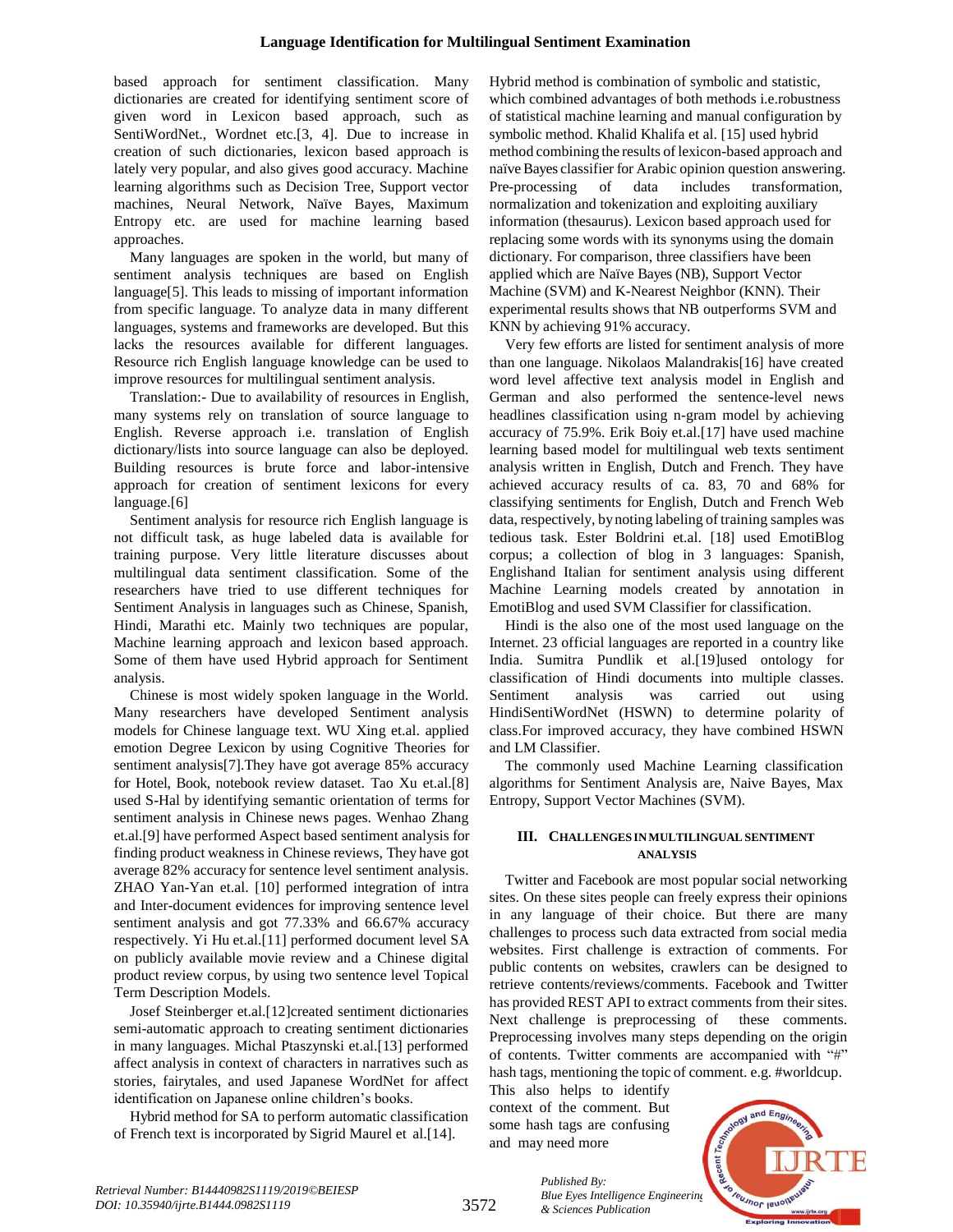# **International Journal of Recent Technology and Engineering (IJRTE) ISSN: 2277-3878, Volume-8, Issue-2S11, September 2019**

explanation about the topic/context. In sentiment analysis such hash tags can be used to search comments for specific topic. After gathering whole data, the hash tags can be removed from the actual comments.

Data extracted from Face book has many special characters, symbols, emoticons. Many sentiment analysis approaches use these emoticons to contribute in sentiment detection []. Preprocessing of data from Face book also involves filtration of most relevant comments for the specific topic.

One of the most important challenges in social network data is use of slang and abbreviations. Slangs are nonstandard vocabulary terms. In order to complete the sentences people tend to use abbreviations of frequently used expressions such as, "OMG" i.e. "Oh my God!" Preprocessing stage need to tackle such data for correctness of comments.

Social networking sites do not imply any grammatical constraints on users to express their views. The comments may not be of correct grammatical form. This can be treated as noise. Syntactical rules can be applied to correct the sentences, phrases and misspelled words.

Multilingual comments are biggest challenge in social networking sites. Comments extracted might contain text from many different languages. A sentiment analysis tool designed specifically for a particular language need to filter out the comments from other languages and keeps the comments from target language. This reduced the size of data, and might hamper accuracy of liner classifier.

## **IV. LANGUAGE IDENTIFICATION**

Multilingual sentiment analysis needs important task of Language Identification. If the source language is identified, the sentiment analysis process can be carried out according to the resources available in the specific language. Good language Identification algorithm decides the success of sentiment analysis task. Natural language processing and machine learning techniques requires data which is annotated with its language. Natural language processing algorithms must be modified according to the grammar the language. Natural language tool kit (NLTK) in Python is most popular natural language processing package for English. Language identification is very useful for various text processing, text mining tasks such as Named entity recognition, Parts of speech tagging, machine translation and multilingual sentiment analysis.

The proposed Language Identification process every token by passing it through all available language models. Language dictionaries are used to classify the tokens for different languages.

#### **A.Lexicon based approach for Language Identification**

Dictionary or Vocabulary of languages can be used for identifying language of the text data, this is known as lexicon based approach. It compares tokens from the vocabulary from different languages. If the sentence or document contains many tokens belonging to specific language, then the sentence or document can be classified as particular language sentence or document.[20]

Fig.1 showsthe typical flow of the lexicon based language identification process. The language identification process begins bytokenizing the words in input text. The input after pre-processing is tokenized to form language models. The resulting language model contains word lists consists of unique occurrences of words in each language. This generated word list act as spellchecker models which also serve as functional definitions of every language. The testing profile is generated by constructing tokens of the test set into world list. This system then computes a binary matrix of the test profile by searching for each word (of the test profile) in all the training profiles.

The lexicon based language identification model does not tackle miss spelt word. Despite of many words in a particular language, the dictionaries are of limited size. Few words can occur in two languages like Hindi and Marathi; such ambiguity may not be resolved by this method.

### **B. Phonetic Algorithms for Language Identification**

Phonetic algorithms perform fuzzy matching for the phonetic typed data, such as "Swathi" and "Swati". Phonetic methods do matching based on sound produced by the respective word. Most popular algorithms are Soundex algorithm, NYSIIS, Metaphone and double metaphone.[21] *Soundex algorithm*

Soundex algorithm assigns same value to similar sounding names, so that they get same value. This is known as soundex encodings. Instead of word search, soundex will search word based on Soundex encoding. Misspelt words can be a problem for database designer. Some words spelling have diversity of ethnic origins, i. e. their pronunciation and spelling are different, and some words can be spelled differently according to different cultures. Soundex helps to resolve such issues. Six phonetic classifications of human speech sounds (bilabial, labiodental, dental, velar, alveolar, and glottal), categorized based on where you put your lips and tongue to make the sounds are considered in Soundex algorithm.

Soundex algorithm reduces the gap between the process of human vocal interaction and fuzzy interaction. It has concise true false processes at the foundations of computer communication. It is an unreliable interface. It is usable in applications which can tolerate High false positives(where words don"t match sound of inquiry are returned)and high false negatives(when words that match the sound of the inquiry are NOT returned).

#### *NYSIIS*

Developed in 1970 as part of "New York State Identification and Intelligence System(NYSIIS)" algorithm gives better results relatively to the original Soundex using more sophisticated rules for transforming the original word to the result code. This algorithm is designed to work specifically with American names. E.g.WABARLY - Webberley, Wibberley.

#### *Metaphone*

*Published By:*

*& Sciences Publication*

Metaphone (1990) algorithm has better efficiency, where for encoding it transforms original word using English pronunciation rules instead of conversation rules. Thus the algorithms loses much less information, since the letters are not divided into groups.



*Retrieval Number: B14440982S1119/2019©BEIESP DOI: 10.35940/ijrte.B1444.0982S1119*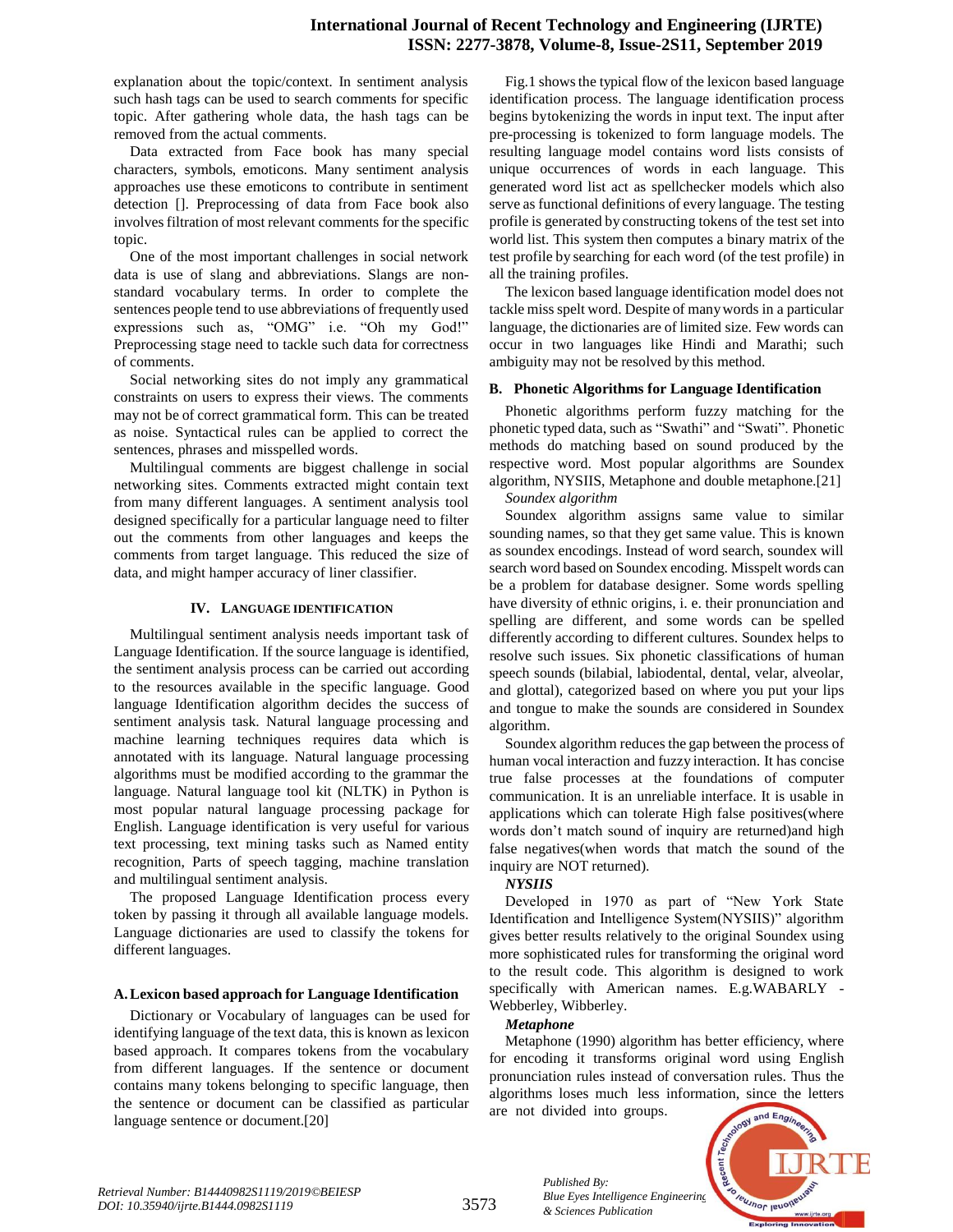## E.g. LWRS -Lowers, Lowerson.

## *Double Metaphone*

Double Metaphone (2000) generate two code values (both up to 4 characters) - one reflects the basic version of word pronunciation, another - an alternative version. It has large number of different rules that account origin of words, focusing on Eastern European, Italian, Chinese and another. E.g. MKTS - Mackiewicz, Mccuthais, Mecozzi.

# **C. N-grams Approach for Language Identification**

N-gram of token can be used for identifying language. N-gram sequence of n items from a given sample of text or speech. The items can be phonemes, syllables, letters, words or base pairs according to the application. The n-grams typically are collected from a text or speech corpus.[22]

Facebook, Twitter has unwanted advertisements, pictures, hyperlinks, comments referencing using @ etc. This data is removed as it does not help to performs sentiment analysis. After cleaning up above contents the data is then tokenized. Stop words does not contribute to any sentiments and just increase the word count, they are removed in data cleaning phase. Stop words affects the influence of sentiments words thus removal of top words refines the data.

# **C. Transliteration**

The data having Devanagari and Romanized scripts and written in Hindi and English languages are transliterated into Romanized form for simplicity. Transliteration of frequency lexicon of Hindi from Devanagari to Romanized and Devanagari script to Romanized script will be done by this module.



**Fig. 1. Lexicon Based Language Identification Process**

# **V. PROPOSED SYSTEM**

With reference to Literature survey, three techniques are employed for SA, Machine learning based, Lexicon based, and Hybrid technique. For Multilingual sentiment analysis identification of language is important step. Following are the important steps in proposed architecture.

# **A. Data collection and pre-processing**

A high level model for text analysis includes tasks like text/comments/review extraction by scraping a website, importing it in a specific format, getting it from a database, or accessing it via an API. Text identification process filters interesting text which add noise to the analysis. Such as removal of stop words and other information besides the main content. The data for sentiment analysis is collected by crawling the public pages from Social Networking Sites.

# **B. Data Cleaning**

Data cleaning filters out unwanted text and converts data into structured format. The comments extracted from

# **D. Language Identification Task**

The data considers here is Marathi and hindi text, where there both languages uses Devnagri script. Thus any phonetic algorithm will not perform well for language identification task. Fine grained classification can be done only by comparing n-grams of token for accurate identification of language.

The proposed methodology is based on the assumptions of hidden markov model which in turn uses character n-gram as features. The language model algorithm i.e viterbi algorithm will be used to calculate the most likelihood tags of the words. This algorithm generate character n-gram by applying Viterbi algorithm. Viterbi 6 algorithms helps to calculate various probabilities like start and transition probabilities, which can be further used to tag each word based on its probability in both the languages. Fine grained

analysis involves identification of bigrams or trigrams as well.

*Published By:*

*& Sciences Publication*

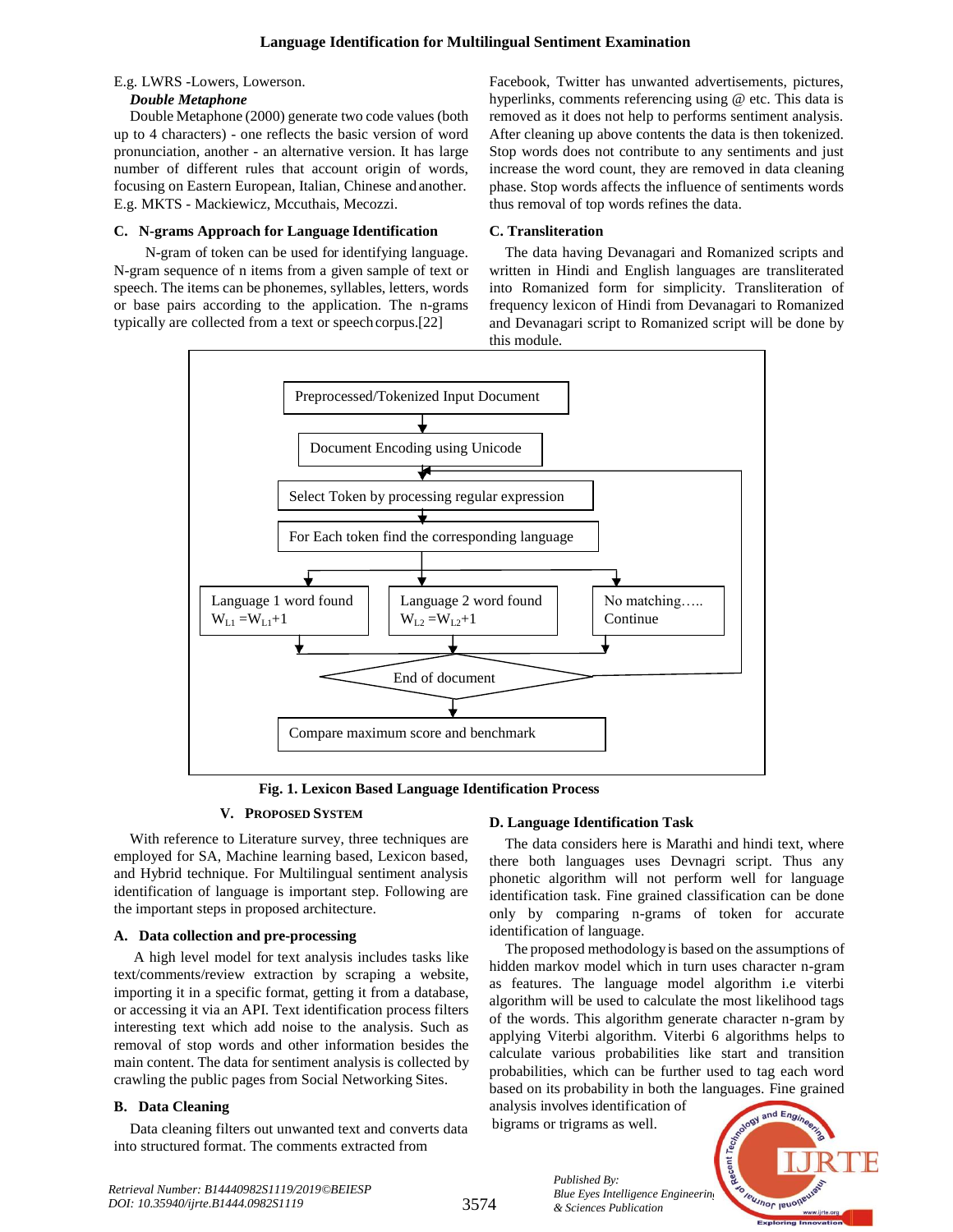# **International Journal of Recent Technology and Engineering (IJRTE) ISSN: 2277-3878, Volume-8, Issue-2S11, September 2019**

Language identification module consists of Hindi and English language text in Romanized form. The module will tag each word as Hindi or English. This module will include generation of bigrams from input dataset followed by language identification using transliterated frequency lexicon.

#### **VI. EXPERIMENTS AND RESULTS**

#### **A. Lexicon Approach for Language Identification**

For this experiment we fetched the english and romanised hindi lexicons which were freely available on the internet, we collected 476,000 hindi words and 150,000 english words. The required time for this approach was much more than other approaches.

But there were problems with this approach. Since one of the problems were that the lexicon approach does not handle variations in the spellings of the words or misspellings. To overcome this problem we used levenshtein algorithm which was again computationally expensive.

### **B. N-Gram approach forLanguage Identification**

Hidden Markov model is used for identifying language by giving the features like the unigram frequency of the word and the character level n-grams. The viterbi algorithm was used which finds the most likely tags of the words given a sentence based upon the start probabilities and transition probabilities. That means in simple words this approach considers the tag of previous words as an importantfeature i.e. this algorithm is context based. To train data the unigram words along with their corresponding frequencies calculated on some corpora. The data collected has 50000 unique hindi unigrams and 50000 unique english unigrams with their corresponding frequencies. The character n-grams were generated from these words and the model wastrained on those n-grams.

To test the algorithm we collected 2000 mixed code from twitter and manually tagged each word in the sentences and then compared it with the tags tagged by the n-gram algorithm. According to the outcomes shown in above table-I, N-gram algorithm was always more precise than Soundex, Lexicon, and Dmetaphone.

TABLE I Language Identification Experimental results

| Algorithm  | Accuracy $(\%$ ) |
|------------|------------------|
| Soundex    | 64.33            |
| Dmetaphone | 50.47            |
| Lexicon    | 74.21            |
| N-gram     | 90.20            |

#### **VII. CONCLUSION**

The main objective of the proposed work is to identify language for sentiment analysis task. Lexicon based, phoneme based and n-gram based approaches are applied for Language identification task. Lexicon based approach provides 74.21% accuracy, because it doesn"t handle variations in the spellings of the words or misspellings.The solution to this problem is to use levenshtein algorithm, which happened to be computationally expensive.

Phonetic algorithms such as Soundex and Dmetaphone provided 64.33% and 50.47% accuracy respectively.

These algorithms have not performed well in this task where English and Marathi text was majorly used. N-gram approach outperformed other algorithms, provided 90.20% accuracy. Hence it is suggested for Multilingual Sentiment analysis, language identification task n-grams can be used for fine grained classification.

## **REFERENCES**

- 1. Pang, B., Lillian, L., Shivakumar, "V.: Thumbs up? Sentiment classification using machine learning techniques", in: *Proceedings of conference on empirical methods in natural language processing (EMNLP)*, pp. 79–86 (2002)
- 2. Walaa Medhat , Ahmed Hassan , Hoda Korashy , "Sentiment analysis algorithms and applications: A survey", *in Shams Engineering Journal (2014)* 5, 1093–1113
- *3.* Liu B, "Sentiment analysis and opinion mining", *Claypool Publishers,* May 2012*.*
- 4. Kerstin Denecke, "Using SentiWordNet for Multilingual Sentiment Analysis", *ICDE Workshop* 2008.
- 5. Kia Dashtipour, Soujanya Poria, Amir Hussain, Erik Cambria, Ahmad Y.

A. Hawalah, Alexander Gelbukh, Qiang Zhou, "Multilingual Sentiment Analysis: State of the Art and Independent Comparison of Techniques", *Cognitive Computation* (2016) 8:757–771.

- *6.* Stefan Gindl, Arno Scharl, Albert Weichselbraun, "Generic High-Throughput Methods for Multilingual Sentiment Detection", *4th IEEE International Conference on Digital Ecosystems and Technologies (IEEE DEST 2010).*
- 7. WU Xing, L¨U Hai-tao , ZHUO Shao-jian, "Sentiment Analysis for Chinese Text Based on Emotion Degree Lexicon and Cognitive Theories", *Shanghai Jiaotong University and Springer-Verlag Berlin Heidelberg* 2015.
- 8. Tao Xu, Peng Qinke, Cheng Yinzhao, "Identifying the semantic orientation of terms using S-HAL for sentiment analysis", *Knowledge Based Systems* 2012;35:279–89.
- 9. Zhang Wenhao, Hua Xu, Wan Wei, "Weakness finder: find product weakness from Chinese reviews by using aspects based sentiment analysis*". Expert System Applications* 2012;39:10283– 91.
- 10. Zhao Yan-Yan, Qin Bing, Liu Ting, "Integrating intra- and interdocument evidences for improving sentence sentiment classification", *Acta Automatica Sinica* 2010;36(October"10).
- 11. Yi Hu, Li Wenjie, "Document sentiment classification by exploring description model of topical terms", *Computer Speech Lang*  2011;25:386–403.
- 12. Steinberger Josef, Ebrahim Mohamed, Ehrmann Maud, Hurriyetoglu Ali, Kabadjov Mijail, Lenkova Polina, Steinberger Ralf, Hristo Tanev, Silvia Vázquez , Vanni Zavarella, "Creating sentiment dictionaries via triangulation", *Decision Support Systems*  53 (2012) 689–694.
- 13. Ptaszynski Michal, Dokoshi Hiroaki, Oyama Satoshi, Rzepka Rafal, Kurihara Masahito, Araki Kenji, Momouchi Yoshio, "Affect analysis in context of characters in narratives", *Expert System Applications* 2013;40:168–76.
- 14. Sigrid Maurel, Paolo Curtoni and Luca Dini, "A Hybrid Method for Sentiment Analysis", *Statistical Analysis Software (SAS) press*,Grenoble, France, 2008.
- 15. Khalid Khalifa and Nazlia Omar, Knowledge Technology Group, Center for Artificial Intelligence Technology (CAIT),Faculty of Information Science and Technology, University Kebangsaan Malaysia, 43600 Bangi, Selangor, Malaysia , "A hybrid method using lexicon-based approach and naive bayes classifier for arabic opinion Question answering", doi:10.3844/jcssp.2014
- 16. Nikolaos Malandrakis, Student Member, IEEE, Alexandros Potamianos, Senior Member, IEEE, "Distributional Semantic Models for Affective Text Analysis", *IEEE TRANSACTIONS ON AUDIO, SPEECH, AND LANGUAGE PROCESSING,* VOL. 21, NO. 11, NOVEMBER 2013.



*Published By:*

*& Sciences Publication*